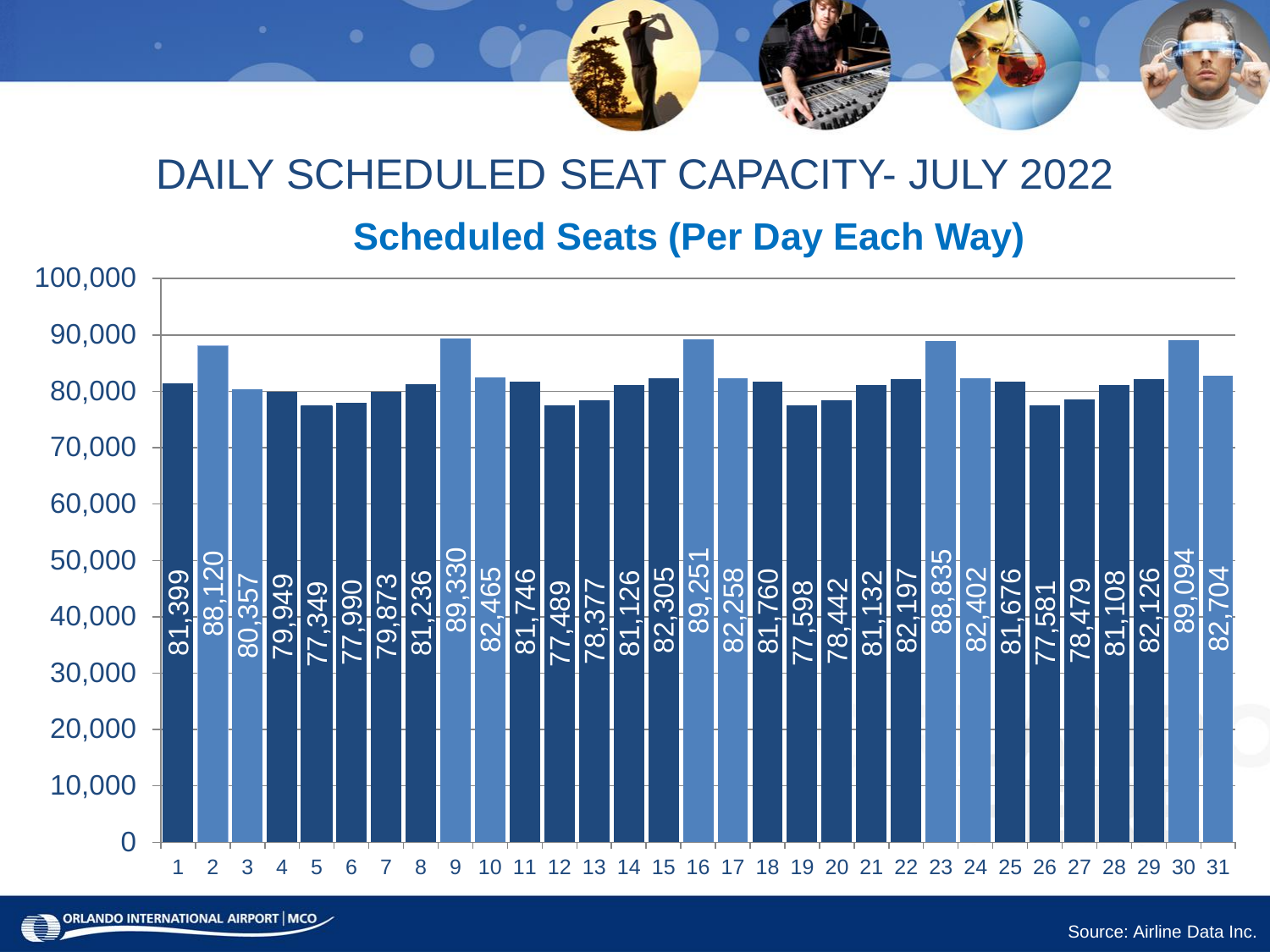| Location                | <b>Hour</b> | <b>Mon</b> | <b>Tue</b> | <b>Wed</b> | <u>Thu</u> | <u>Fri</u> | <b>Sat</b> | <u>Sun</u> | Week    | <b>Average</b> | Percent |
|-------------------------|-------------|------------|------------|------------|------------|------------|------------|------------|---------|----------------|---------|
| Airside 1               |             |            |            |            |            |            |            |            |         |                |         |
|                         | 5:00        | 386        | 430        | 200        | 386        | 200        | 802        | 380        | 2,784   | 398            | 1.8%    |
|                         | 6:00        | 1,766      | 1,394      | 1,208      | 1,574      | 1,766      | 562        | 1,536      | 9,806   | 1,401          | 6.3%    |
|                         | 7:00        | 1,246      | 1,084      | 1,848      | 1,270      | 1,848      | 1,686      | 1,774      | 10,756  | 1,537          | 6.9%    |
|                         | 8:00        | 1,920      | 1,292      | 1,342      | 1,460      | 1,460      | 1,132      | 1,224      | 9,830   | 1,404          | 6.3%    |
|                         | 9:00        | 1,088      | 1,236      | 1,050      | 722        | 1,094      | 1,236      | 678        | 7,104   | 1,015          | 4.6%    |
|                         | 10:00       | 1,042      | 670        | 1,134      | 1,266      | 1,320      | 1,344      | 1,550      | 8,326   | 1,189          | 5.4%    |
|                         | 11:00       | 1,088      | 1,460      | 1,274      | 1,274      | 1,504      | 926        | 1,528      | 9,054   | 1,293          | 5.8%    |
|                         | 12:00       | 588        | 878        | 462        | 694        | 634        | 718        | 694        | 4,668   | 667            | 3.0%    |
|                         | 13:00       | 1,390      | 994        | 1,180      | 1,134      | 1,204      | 1,048      | 1,018      | 7,968   | 1,138          | 5.1%    |
|                         | 14:00       | 1,022      | 1,438      | 1,580      | 1,208      | 1,394      | 1,254      | 1,394      | 9,290   | 1,327          | 6.0%    |
|                         | 15:00       | 810        | 926        | 740        | 1,202      | 624        | 1,088      | 786        | 6,176   | 882            | 4.0%    |
|                         | 16:00       | 990        | 922        | 736        | 804        | 990        | 866        | 848        | 6,156   | 879            | 4.0%    |
|                         | 17:00       | 670        | 624        | 810        | 624        | 810        | 990        | 810        | 5,338   | 763            | 3.4%    |
|                         | 18:00       | 709        | 939        | 709        | 985        | 755        | 779        | 1,171      | 6,047   | 864            | 3.9%    |
|                         | 19:00       | 1,670      | 1,600      | 1,455      | 1,830      | 1,670      | 1,624      | 1,670      | 11,519  | 1,646          | 7.4%    |
|                         | 20:00       | 1,967      | 2,153      | 1,808      | 1,604      | 2,011      | 2,020      | 1,923      | 13,486  | 1,927          | 8.7%    |
|                         | 21:00       | 2,085      | 2,085      | 2,085      | 2,389      | 2,041      | 2,291      | 2,383      | 15,359  | 2,194          | 9.9%    |
|                         | 22:00       | 1,286      | 1,156      | 1,342      | 1,156      | 1,342      | 926        | 1,014      | 8,222   | 1,175          | 5.3%    |
|                         | 23:00       | 460        | 372        | 646        | 186        | 460        | 460        | 460        | 3,044   | 435            | 2.0%    |
| <b>Airside Total</b>    |             | 22,183     | 21,653     | 21,609     | 21,768     | 23,127     | 21,752     | 22,841     | 154,933 | 22,133         |         |
| <b>Daily Percentage</b> |             | 14.3%      | 14.0%      | 13.9%      | 14.0%      | 14.9%      | 14.0%      | 14.7%      |         |                |         |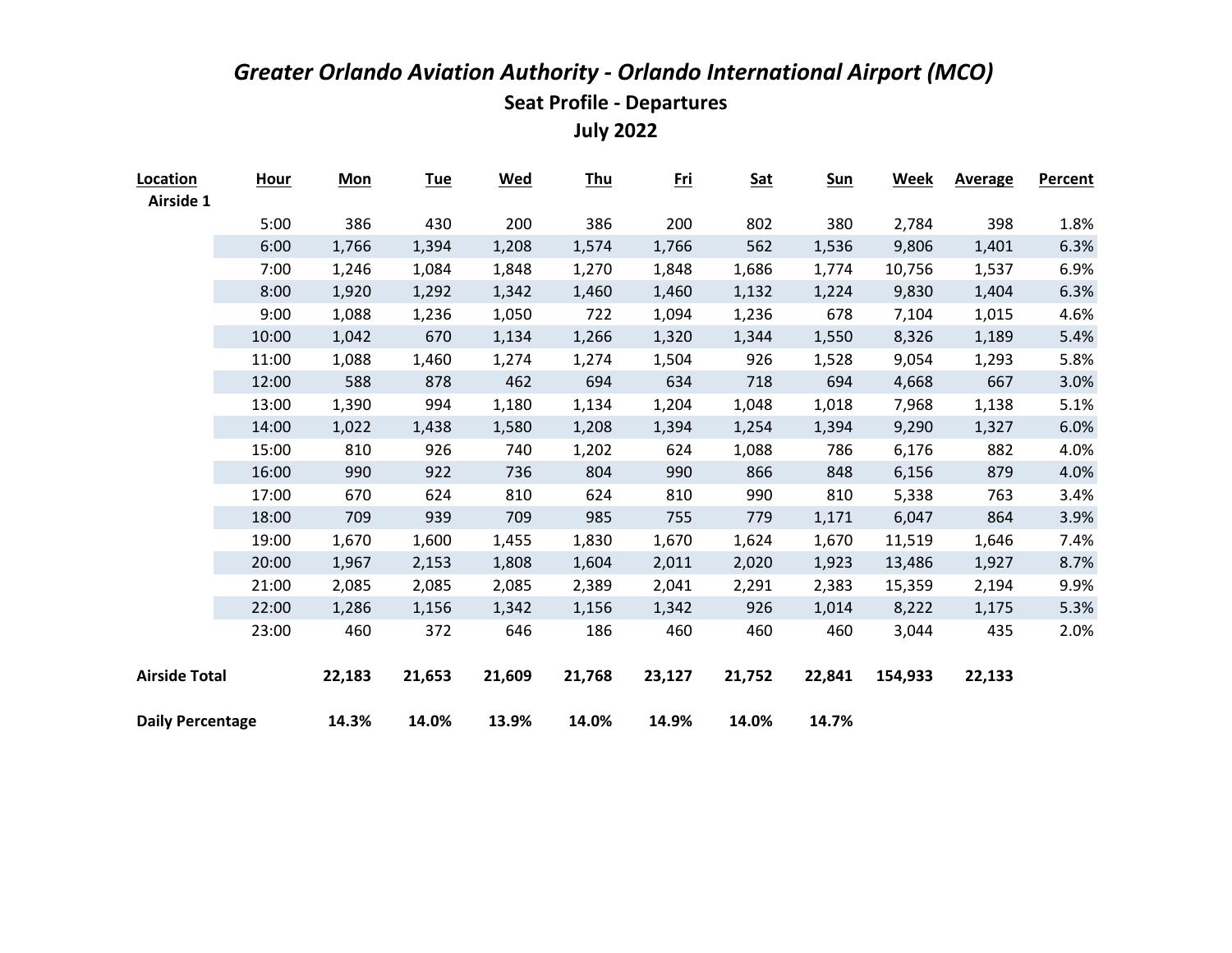| Location                | <b>Hour</b> | <b>Mon</b> | <b>Tue</b> | <b>Wed</b> | <u>Thu</u> | <u>Fri</u> | <b>Sat</b> | <b>Sun</b> | <b>Week</b> | <b>Average</b> | <b>Percent</b> |
|-------------------------|-------------|------------|------------|------------|------------|------------|------------|------------|-------------|----------------|----------------|
| <b>Airside 2</b>        |             |            |            |            |            |            |            |            |             |                |                |
|                         | 6:00        | 1,494      | 1,494      | 1,494      | 1,494      | 1,494      | 1,605      | 1,351      | 10,426      | 1,489          | 8.4%           |
|                         | 7:00        | 1,676      | 1,529      | 1,529      | 1,676      | 1,657      | 1,832      | 1,676      | 11,575      | 1,654          | 9.4%           |
|                         | 8:00        | 1,175      | 986        | 986        | 1,175      | 1,175      | 1,779      | 1,175      | 8,451       | 1,207          | 6.8%           |
|                         | 9:00        | 1,593      | 1,574      | 1,593      | 1,593      | 1,593      | 2,022      | 1,593      | 11,561      | 1,652          | 9.4%           |
|                         | 10:00       | 843        | 843        | 990        | 843        | 843        | 1,447      | 843        | 6,652       | 950            | 5.4%           |
|                         | 11:00       | 779        | 926        | 779        | 779        | 779        | 1,097      | 779        | 5,918       | 845            | 4.8%           |
|                         | 12:00       | 779        | 779        | 779        | 779        | 779        | 954        | 779        | 5,628       | 804            | 4.6%           |
|                         | 13:00       | 461        | 461        | 461        | 461        | 461        | 1,451      | 461        | 4,217       | 602            | 3.4%           |
|                         | 14:00       | 1,133      | 986        | 986        | 1,133      | 1,133      | 1,558      | 1,133      | 8,062       | 1,152          | 6.5%           |
|                         | 15:00       | 682        | 493        | 493        | 682        | 682        | 1,954      | 682        | 5,668       | 810            | 4.6%           |
|                         | 16:00       | 465        | 318        | 318        | 318        | 465        | 1,069      | 318        | 3,271       | 467            | 2.6%           |
|                         | 17:00       | 846        | 846        | 846        | 846        | 846        | 1,339      | 846        | 6,415       | 916            | 5.2%           |
|                         | 18:00       | 1,192      | 1,192      | 1,211      | 1,192      | 1,192      | 1,307      | 1,192      | 8,478       | 1,211          | 6.9%           |
|                         | 19:00       | 496        | 496        | 496        | 496        | 496        | 1,625      | 496        | 4,601       | 657            | 3.7%           |
|                         | 20:00       | 1,211      | 1,211      | 1,211      | 1,211      | 1,211      | 957        | 1,211      | 8,223       | 1,175          | 6.7%           |
|                         | 21:00       | 986        | 986        | 986        | 986        | 986        | 1,208      | 986        | 7,124       | 1,018          | 5.8%           |
|                         | 22:00       | 954        | 954        | 954        | 954        | 954        | 1,637      | 954        | 7,361       | 1,052          | 6.0%           |
| <b>Airside Total</b>    |             | 16,765     | 16,074     | 16,112     | 16,618     | 16,746     | 24,841     | 16,475     | 123,631     | 17,662         |                |
| <b>Daily Percentage</b> |             | 13.6%      | 13.0%      | 13.0%      | 13.4%      | 13.5%      | 20.1%      | 13.3%      |             |                |                |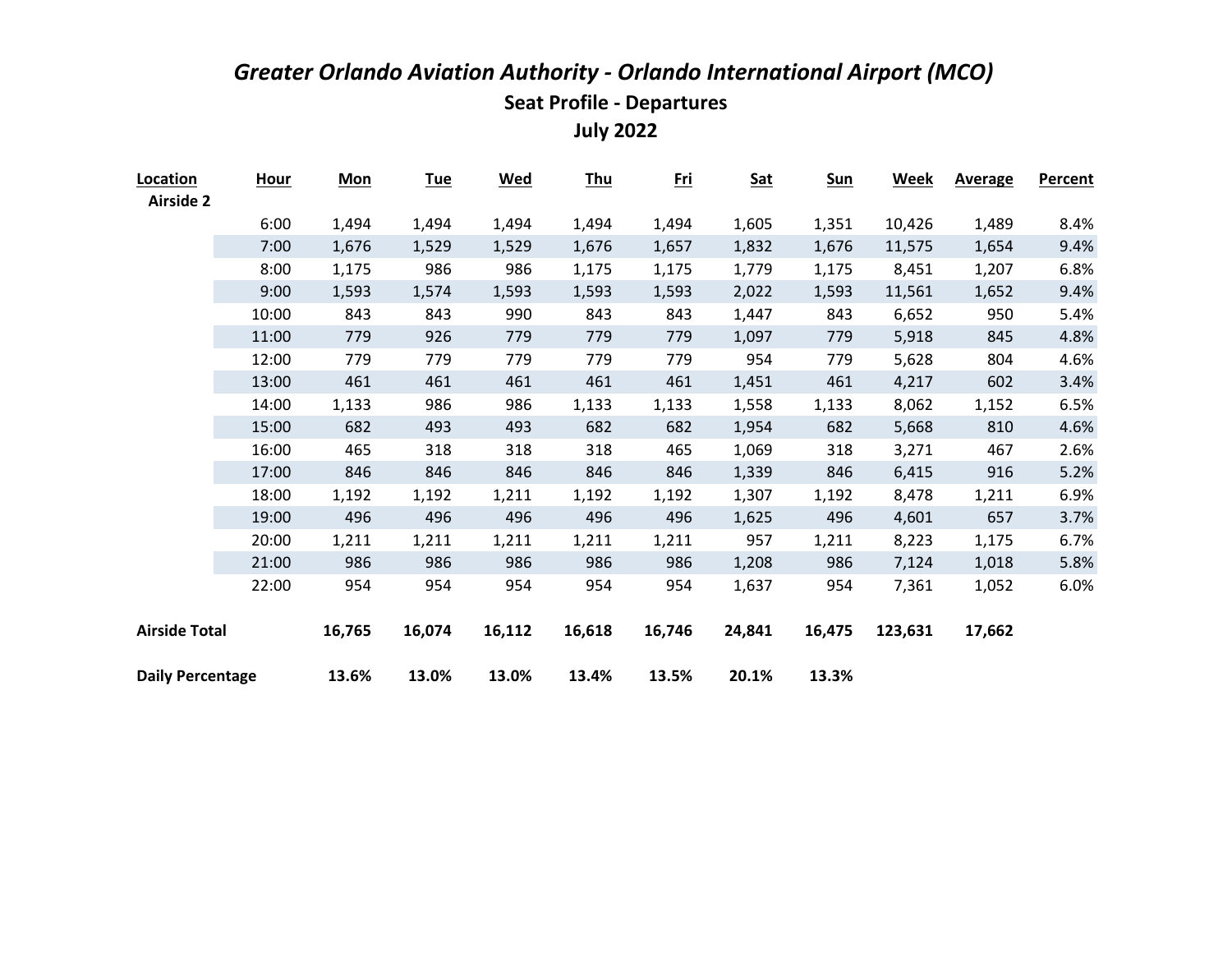| Location                | <b>Hour</b> | <b>Mon</b> | <u>Tue</u> | <u>Wed</u> | <u>Thu</u> | <u>Fri</u> | <b>Sat</b> | <u>Sun</u> | <b>Week</b> | <b>Average</b> | Percent |
|-------------------------|-------------|------------|------------|------------|------------|------------|------------|------------|-------------|----------------|---------|
| <b>Airside 3</b>        |             |            |            |            |            |            |            |            |             |                |         |
|                         | 5:00        | 1,126      | 1,126      | 1,126      | 1,126      | 1,126      | 1,126      | 1,126      | 7,882       | 1,126          | 4.7%    |
|                         | 6:00        | 786        | 1,014      | 1,014      | 786        | 786        | 786        | 952        | 6,124       | 875            | 3.6%    |
|                         | 7:00        | 2,401      | 2,546      | 2,256      | 2,774      | 2,401      | 2,567      | 2,579      | 17,524      | 2,503          | 10.4%   |
|                         | 8:00        | 1,605      | 1,377      | 1,559      | 1,605      | 1,750      | 1,849      | 1,605      | 11,350      | 1,621          | 6.7%    |
|                         | 9:00        | 2,572      | 2,390      | 2,403      | 2,403      | 2,440      | 2,258      | 2,390      | 16,856      | 2,408          | 10.0%   |
|                         | 10:00       | 2,185      | 2,185      | 2,185      | 2,185      | 2,185      | 2,381      | 2,185      | 15,491      | 2,213          | 9.2%    |
|                         | 11:00       | 952        | 1,284      | 1,102      | 1,134      | 952        | 914        | 1,134      | 7,472       | 1,067          | 4.4%    |
|                         | 12:00       | 1,425      | 1,240      | 1,425      | 1,280      | 1,425      | 1,425      | 1,280      | 9,500       | 1,357          | 5.6%    |
|                         | 13:00       | 2,080      | 1,852      | 1,707      | 2,080      | 2,080      | 1,707      | 2,080      | 13,586      | 1,941          | 8.1%    |
|                         | 14:00       | 1,226      | 1,226      | 1,408      | 1,226      | 1,226      | 1,318      | 1,226      | 8,856       | 1,265          | 5.3%    |
|                         | 15:00       | 1,666      | 1,811      | 1,666      | 1,811      | 1,666      | 1,848      | 1,811      | 12,279      | 1,754          | 7.3%    |
|                         | 16:00       | 1,642      | 1,642      | 1,642      | 1,642      | 1,642      | 1,832      | 1,642      | 11,684      | 1,669          | 6.9%    |
|                         | 17:00       | 2,369      | 2,369      | 2,369      | 2,369      | 2,369      | 2,174      | 2,356      | 16,375      | 2,339          | 9.7%    |
|                         | 18:00       | 928        | 738        | 738        | 928        | 928        | 983        | 983        | 6,226       | 889            | 3.7%    |
|                         | 19:00       | 736        | 546        | 546        | 736        | 736        | 749        | 736        | 4,785       | 684            | 2.8%    |
|                         | 20:00       | 172        | 172        | 172        | 172        | 172        | 362        | 172        | 1,394       | 199            | 0.8%    |
|                         | 21:00       | 166        | 166        | 166        | 166        | 166        | 166        | 166        | 1,162       | 166            | 0.7%    |
| <b>Airside Total</b>    |             | 24,037     | 23,684     | 23,484     | 24,423     | 24,050     | 24,445     | 24,423     | 168,546     | 24,078         |         |
| <b>Daily Percentage</b> |             | 14.3%      | 14.1%      | 13.9%      | 14.5%      | 14.3%      | 14.5%      | 14.5%      |             |                |         |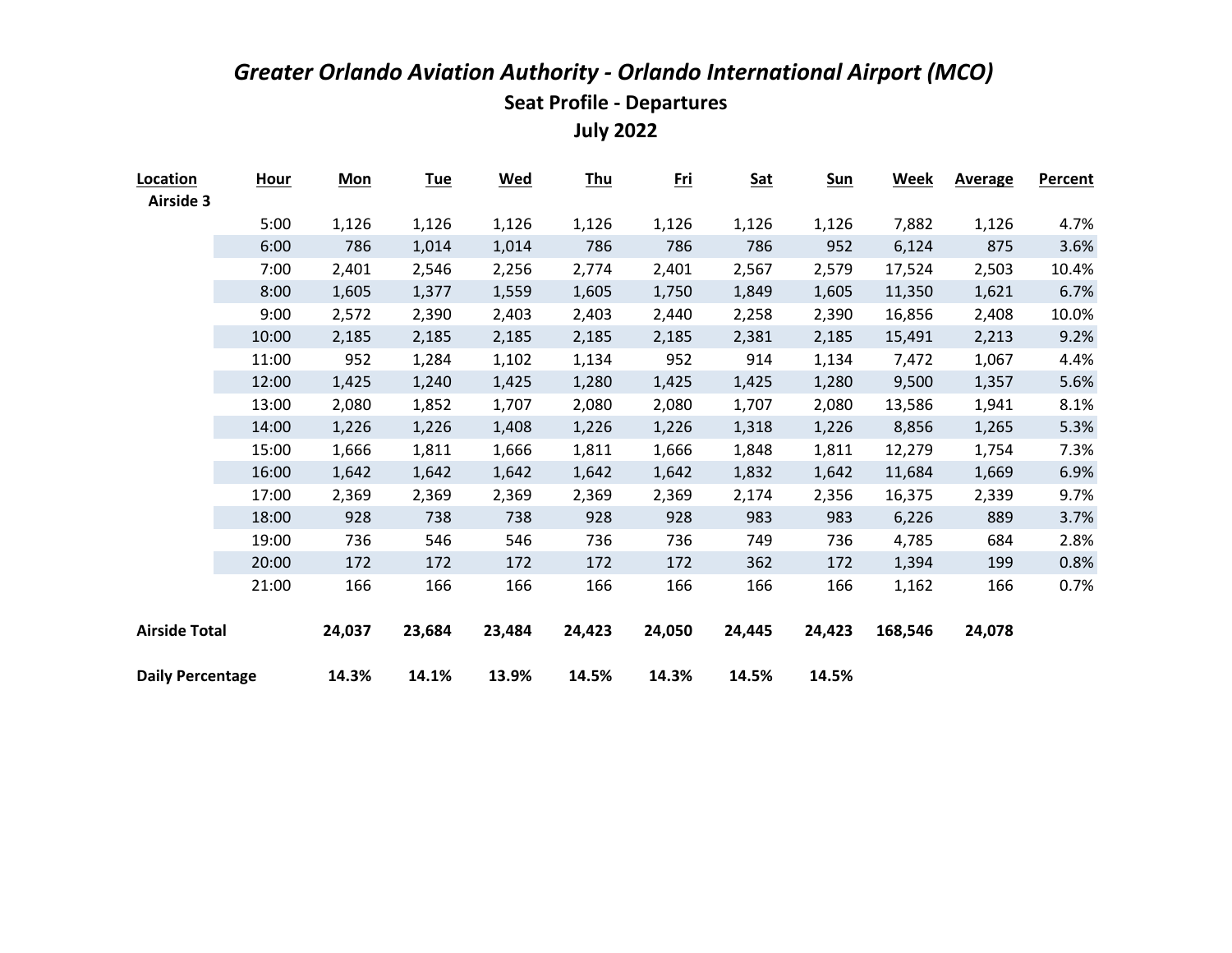| Location                | <u>Hour</u> | <b>Mon</b> | <u>Tue</u>  | <u>Wed</u> | <u>Thu</u> | <u>Fri</u> | <b>Sat</b> | <u>Sun</u>  | <b>Week</b> | <b>Average</b> | <b>Percent</b> |
|-------------------------|-------------|------------|-------------|------------|------------|------------|------------|-------------|-------------|----------------|----------------|
| Airside 4               |             |            |             |            |            |            |            |             |             |                |                |
|                         | 1:00        | 247        | $\mathbf 0$ | 247        | 247        | 247        | 247        | $\mathbf 0$ | 1,235       | 176            | 1.0%           |
|                         | 6:00        | 680        | 680         | 680        | 680        | 680        | 680        | 581         | 4,661       | 666            | 3.7%           |
|                         | 7:00        | 1,310      | 1,310       | 1,310      | 1,310      | 1,310      | 1,310      | 1,470       | 9,330       | 1,333          | 7.4%           |
|                         | 8:00        | 959        | 959         | 965        | 965        | 965        | 965        | 965         | 6,743       | 963            | 5.4%           |
|                         | 9:00        | 711        | 847         | 711        | 711        | 911        | 847        | 711         | 5,449       | 778            | 4.3%           |
|                         | 10:00       | 846        | 796         | 796        | 846        | 796        | 796        | 970         | 5,846       | 835            | 4.7%           |
|                         | 11:00       | 1,136      | 1,136       | 1,130      | 1,136      | 1,136      | 1,072      | 1,136       | 7,882       | 1,126          | 6.3%           |
|                         | 12:00       | 1,302      | 1,127       | 941        | 1,488      | 1,127      | 1,127      | 1,127       | 8,239       | 1,177          | 6.6%           |
|                         | 13:00       | 711        | 551         | 621        | 671        | 845        | 729        | 845         | 4,973       | 710            | 4.0%           |
|                         | 14:00       | 1,097      | 1,191       | 1,207      | 885        | 1,021      | 891        | 885         | 7,177       | 1,025          | 5.7%           |
|                         | 15:00       | 1,098      | 873         | 873        | 923        | 1,048      | 873        | 873         | 6,561       | 937            | 5.2%           |
|                         | 16:00       | 761        | 761         | 761        | 761        | 761        | 796        | 761         | 5,362       | 766            | 4.3%           |
|                         | 17:00       | 1,313      | 1,294       | 1,391      | 1,448      | 1,596      | 1,286      | 1,726       | 10,054      | 1,436          | 8.0%           |
|                         | 18:00       | 2,815      | 1,630       | 1,851      | 2,358      | 2,415      | 2,346      | 1,898       | 15,313      | 2,188          | 12.2%          |
|                         | 19:00       | 1,367      | 1,337       | 1,187      | 1,517      | 1,487      | 1,337      | 1,496       | 9,728       | 1,390          | 7.8%           |
|                         | 20:00       | 1,472      | 1,203       | 1,574      | 1,789      | 1,101      | 2,175      | 1,949       | 11,263      | 1,609          | 9.0%           |
|                         | 21:00       | 744        | 191         | 735        | 390        | 744        | 544        | 934         | 4,282       | 612            | 3.4%           |
|                         | 22:00       | 192        | 192         | 192        | 192        | 192        | 192        | 192         | 1,344       | 192            | 1.1%           |
|                         |             |            |             |            |            |            |            |             |             |                |                |
| <b>Airside Total</b>    |             | 18,761     | 16,078      | 17,172     | 18,317     | 18,382     | 18,213     | 18,519      | 125,442     | 17,920         |                |
| <b>Daily Percentage</b> |             | 15.0%      | 12.8%       | 13.7%      | 14.6%      | 14.7%      | 14.5%      | 14.8%       |             |                |                |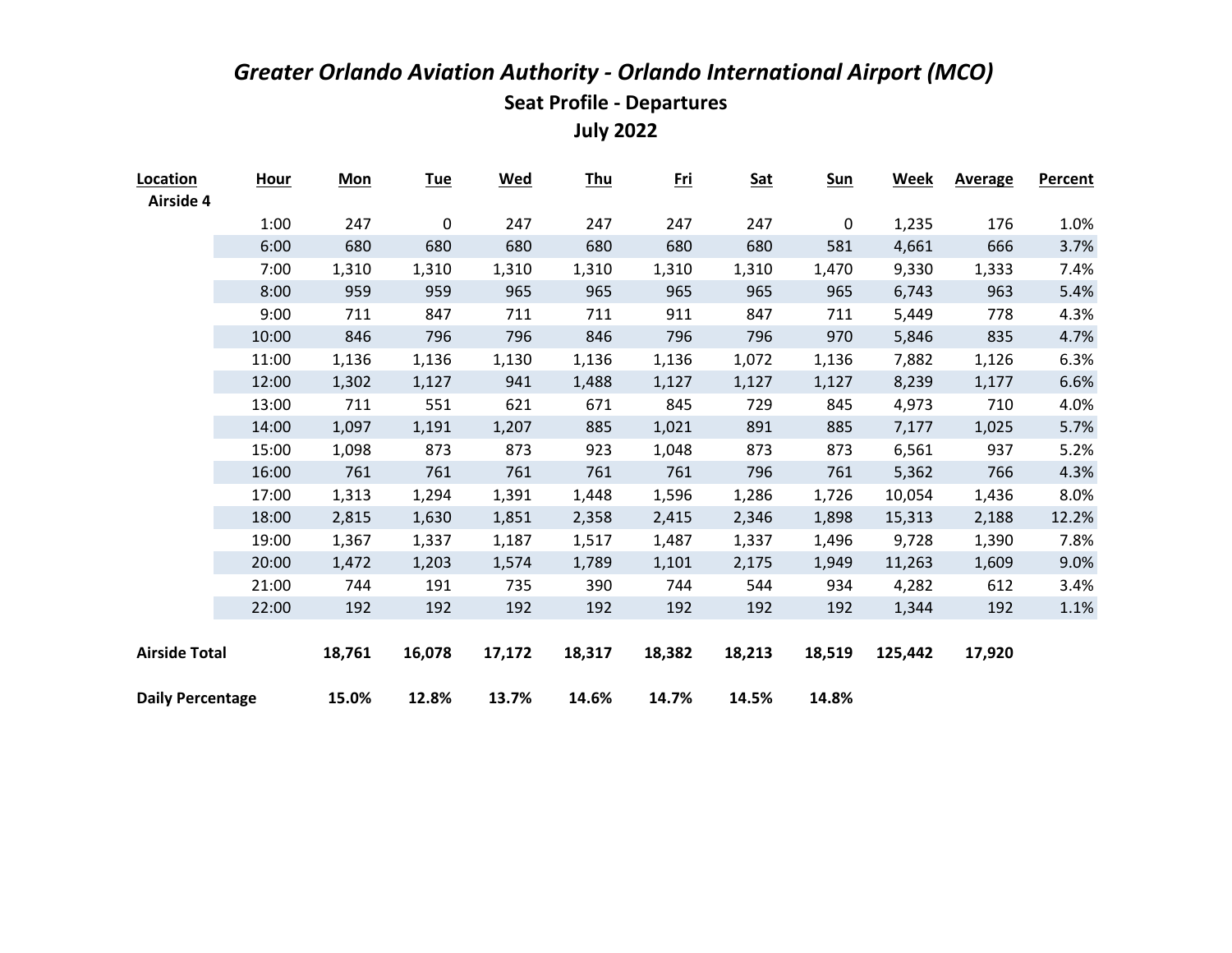| Location                | <b>Hour</b> | <b>Mon</b> | <u>Tue</u> | <u>Wed</u> | <u>Thu</u> | <u>Fri</u> | <b>Sat</b> | <u>Sun</u> | Week    | <b>Average</b> | Percent |
|-------------------------|-------------|------------|------------|------------|------------|------------|------------|------------|---------|----------------|---------|
| A-Side                  |             |            |            |            |            |            |            |            |         |                |         |
|                         | 5:00        | 386        | 430        | 200        | 386        | 200        | 802        | 380        | 2,784   | 398            | 1.0%    |
|                         | 6:00        | 3,260      | 2,888      | 2,702      | 3,068      | 3,260      | 2,167      | 2,887      | 20,232  | 2,890          | 7.3%    |
|                         | 7:00        | 2,922      | 2,613      | 3,377      | 2,946      | 3,505      | 3,518      | 3,450      | 22,331  | 3,190          | 8.0%    |
|                         | 8:00        | 3,095      | 2,278      | 2,328      | 2,635      | 2,635      | 2,911      | 2,399      | 18,281  | 2,612          | 6.6%    |
|                         | 9:00        | 2,681      | 2,810      | 2,643      | 2,315      | 2,687      | 3,258      | 2,271      | 18,665  | 2,666          | 6.7%    |
|                         | 10:00       | 1,885      | 1,513      | 2,124      | 2,109      | 2,163      | 2,791      | 2,393      | 14,978  | 2,140          | 5.4%    |
|                         | 11:00       | 1,867      | 2,386      | 2,053      | 2,053      | 2,283      | 2,023      | 2,307      | 14,972  | 2,139          | 5.4%    |
|                         | 12:00       | 1,367      | 1,657      | 1,241      | 1,473      | 1,413      | 1,672      | 1,473      | 10,296  | 1,471          | 3.7%    |
|                         | 13:00       | 1,851      | 1,455      | 1,641      | 1,595      | 1,665      | 2,499      | 1,479      | 12,185  | 1,741          | 4.4%    |
|                         | 14:00       | 2,155      | 2,424      | 2,566      | 2,341      | 2,527      | 2,812      | 2,527      | 17,352  | 2,479          | 6.2%    |
|                         | 15:00       | 1,492      | 1,419      | 1,233      | 1,884      | 1,306      | 3,042      | 1,468      | 11,844  | 1,692          | 4.3%    |
|                         | 16:00       | 1,455      | 1,240      | 1,054      | 1,122      | 1,455      | 1,935      | 1,166      | 9,427   | 1,347          | 3.4%    |
|                         | 17:00       | 1,516      | 1,470      | 1,656      | 1,470      | 1,656      | 2,329      | 1,656      | 11,753  | 1,679          | 4.2%    |
|                         | 18:00       | 1,901      | 2,131      | 1,920      | 2,177      | 1,947      | 2,086      | 2,363      | 14,525  | 2,075          | 5.2%    |
|                         | 19:00       | 2,166      | 2,096      | 1,951      | 2,326      | 2,166      | 3,249      | 2,166      | 16,120  | 2,303          | 5.8%    |
|                         | 20:00       | 3,178      | 3,364      | 3,019      | 2,815      | 3,222      | 2,977      | 3,134      | 21,709  | 3,101          | 7.8%    |
|                         | 21:00       | 3,071      | 3,071      | 3,071      | 3,375      | 3,027      | 3,499      | 3,369      | 22,483  | 3,212          | 8.1%    |
|                         | 22:00       | 2,240      | 2,110      | 2,296      | 2,110      | 2,296      | 2,563      | 1,968      | 15,583  | 2,226          | 5.6%    |
|                         | 23:00       | 460        | 372        | 646        | 186        | 460        | 460        | 460        | 3,044   | 435            | 1.1%    |
|                         |             |            |            |            |            |            |            |            |         |                |         |
| <b>A-Side Total</b>     |             | 38,948     | 37,727     | 37,721     | 38,386     | 39,873     | 46,593     | 39,316     | 278,564 | 39,795         |         |
|                         |             |            |            |            |            |            |            |            |         |                |         |
| <b>Daily Percentage</b> |             | 14.0%      | 13.5%      | 13.5%      | 13.8%      | 14.3%      | 16.7%      | 14.1%      |         |                |         |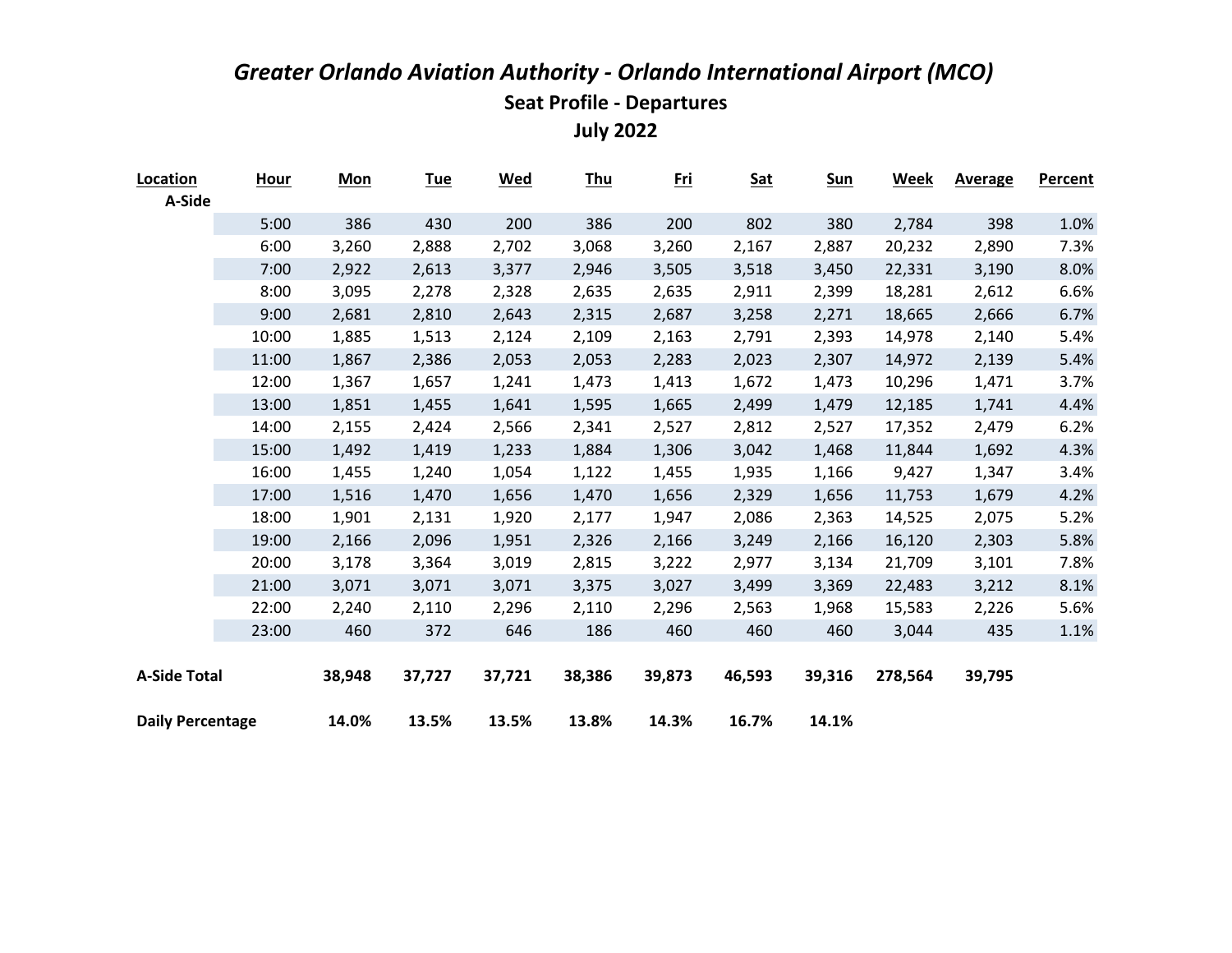| Location                | <b>Hour</b> | <b>Mon</b> | <u>Tue</u>       | <u>Wed</u> | <u>Thu</u> | <u>Fri</u> | <b>Sat</b> | <u>Sun</u>  | <u>Week</u> | <b>Average</b> | <b>Percent</b> |
|-------------------------|-------------|------------|------------------|------------|------------|------------|------------|-------------|-------------|----------------|----------------|
| <b>B-Side</b>           |             |            |                  |            |            |            |            |             |             |                |                |
|                         | 1:00        | 247        | $\boldsymbol{0}$ | 247        | 247        | 247        | 247        | $\mathbf 0$ | 1,235       | 176            | 0.4%           |
|                         | 5:00        | 1,126      | 1,126            | 1,126      | 1,126      | 1,126      | 1,126      | 1,126       | 7,882       | 1,126          | 2.7%           |
|                         | 6:00        | 1,466      | 1,694            | 1,694      | 1,466      | 1,466      | 1,466      | 1,533       | 10,785      | 1,541          | 3.7%           |
|                         | 7:00        | 3,711      | 3,856            | 3,566      | 4,084      | 3,711      | 3,877      | 4,049       | 26,854      | 3,836          | 9.1%           |
|                         | 8:00        | 2,564      | 2,336            | 2,524      | 2,570      | 2,715      | 2,814      | 2,570       | 18,093      | 2,585          | 6.2%           |
|                         | 9:00        | 3,283      | 3,237            | 3,114      | 3,114      | 3,351      | 3,105      | 3,101       | 22,305      | 3,186          | 7.6%           |
|                         | 10:00       | 3,031      | 2,981            | 2,981      | 3,031      | 2,981      | 3,177      | 3,155       | 21,337      | 3,048          | 7.3%           |
|                         | 11:00       | 2,088      | 2,420            | 2,232      | 2,270      | 2,088      | 1,986      | 2,270       | 15,354      | 2,193          | 5.2%           |
|                         | 12:00       | 2,727      | 2,367            | 2,366      | 2,768      | 2,552      | 2,552      | 2,407       | 17,739      | 2,534          | 6.0%           |
|                         | 13:00       | 2,791      | 2,403            | 2,328      | 2,751      | 2,925      | 2,436      | 2,925       | 18,559      | 2,651          | 6.3%           |
|                         | 14:00       | 2,323      | 2,417            | 2,615      | 2,111      | 2,247      | 2,209      | 2,111       | 16,033      | 2,290          | 5.5%           |
|                         | 15:00       | 2,764      | 2,684            | 2,539      | 2,734      | 2,714      | 2,721      | 2,684       | 18,840      | 2,691          | 6.4%           |
|                         | 16:00       | 2,403      | 2,403            | 2,403      | 2,403      | 2,403      | 2,628      | 2,403       | 17,046      | 2,435          | 5.8%           |
|                         | 17:00       | 3,682      | 3,663            | 3,760      | 3,817      | 3,965      | 3,460      | 4,082       | 26,429      | 3,776          | 9.0%           |
|                         | 18:00       | 3,743      | 2,368            | 2,589      | 3,286      | 3,343      | 3,329      | 2,881       | 21,539      | 3,077          | 7.3%           |
|                         | 19:00       | 2,103      | 1,883            | 1,733      | 2,253      | 2,223      | 2,086      | 2,232       | 14,513      | 2,073          | 4.9%           |
|                         | 20:00       | 1,644      | 1,375            | 1,746      | 1,961      | 1,273      | 2,537      | 2,121       | 12,657      | 1,808          | 4.3%           |
|                         | 21:00       | 910        | 357              | 901        | 556        | 910        | 710        | 1,100       | 5,444       | 778            | 1.9%           |
|                         | 22:00       | 192        | 192              | 192        | 192        | 192        | 192        | 192         | 1,344       | 192            | 0.5%           |
|                         |             |            |                  |            |            |            |            |             |             |                |                |
| <b>B-Side Total</b>     |             | 42,798     | 39,762           | 40,656     | 42,740     | 42,432     | 42,658     | 42,942      | 293,988     | 41,998         |                |
|                         |             |            |                  |            |            |            |            |             |             |                |                |
| <b>Daily Percentage</b> |             | 14.6%      | 13.5%            | 13.8%      | 14.5%      | 14.4%      | 14.5%      | 14.6%       |             |                |                |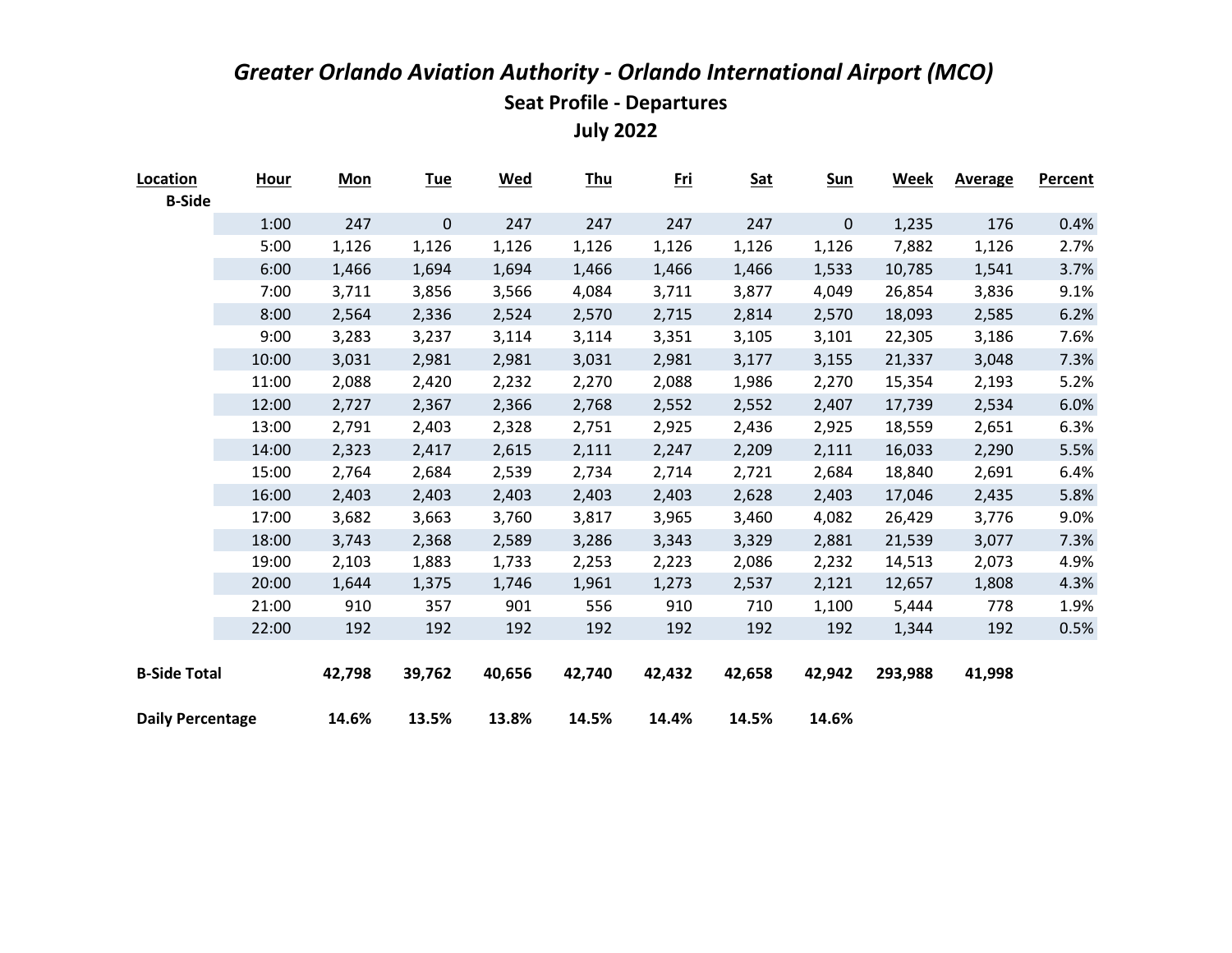| Location                | Hour  | <b>Mon</b> | <u>Tue</u> | <u>Wed</u> | <u>Thu</u> | <u>Fri</u> | <b>Sat</b> | <u>Sun</u> | Week    | <b>Average</b> | <b>Percent</b> |
|-------------------------|-------|------------|------------|------------|------------|------------|------------|------------|---------|----------------|----------------|
| <b>West Checkpoint</b>  |       |            |            |            |            |            |            |            |         |                |                |
|                         | 5:00  | 1,512      | 1,556      | 1,326      | 1,512      | 1,326      | 1,928      | 1,506      | 10,666  | 1,524          | 3.3%           |
|                         | 6:00  | 2,552      | 2,408      | 2,222      | 2,360      | 2,552      | 1,348      | 2,488      | 15,930  | 2,276          | 4.9%           |
|                         | 7:00  | 3,647      | 3,630      | 4,104      | 4,044      | 4,249      | 4,253      | 4,353      | 28,280  | 4,040          | 8.7%           |
|                         | 8:00  | 3,525      | 2,669      | 2,901      | 3,065      | 3,210      | 2,981      | 2,829      | 21,180  | 3,026          | 6.5%           |
|                         | 9:00  | 3,660      | 3,626      | 3,453      | 3,125      | 3,534      | 3,494      | 3,068      | 23,960  | 3,423          | 7.4%           |
|                         | 10:00 | 3,227      | 2,855      | 3,319      | 3,451      | 3,505      | 3,725      | 3,735      | 23,817  | 3,402          | 7.4%           |
|                         | 11:00 | 2,040      | 2,744      | 2,376      | 2,408      | 2,456      | 1,840      | 2,662      | 16,526  | 2,361          | 5.1%           |
|                         | 12:00 | 2,013      | 2,118      | 1,887      | 1,974      | 2,059      | 2,143      | 1,974      | 14,168  | 2,024          | 4.4%           |
|                         | 13:00 | 3,470      | 2,846      | 2,887      | 3,214      | 3,284      | 2,755      | 3,098      | 21,554  | 3,079          | 6.7%           |
|                         | 14:00 | 2,248      | 2,664      | 2,988      | 2,434      | 2,620      | 2,572      | 2,620      | 18,146  | 2,592          | 5.6%           |
|                         | 15:00 | 2,476      | 2,737      | 2,406      | 3,013      | 2,290      | 2,936      | 2,597      | 18,455  | 2,636          | 5.7%           |
|                         | 16:00 | 2,632      | 2,564      | 2,378      | 2,446      | 2,632      | 2,698      | 2,490      | 17,840  | 2,549          | 5.5%           |
|                         | 17:00 | 3,039      | 2,993      | 3,179      | 2,993      | 3,179      | 3,164      | 3,166      | 21,713  | 3,102          | 6.7%           |
|                         | 18:00 | 1,637      | 1,677      | 1,447      | 1,913      | 1,683      | 1,762      | 2,154      | 12,273  | 1,753          | 3.8%           |
|                         | 19:00 | 2,406      | 2,146      | 2,001      | 2,566      | 2,406      | 2,373      | 2,406      | 16,304  | 2,329          | 5.0%           |
|                         | 20:00 | 2,139      | 2,325      | 1,980      | 1,776      | 2,183      | 2,382      | 2,095      | 14,880  | 2,126          | 4.6%           |
|                         | 21:00 | 2,251      | 2,251      | 2,251      | 2,555      | 2,207      | 2,457      | 2,549      | 16,521  | 2,360          | 5.1%           |
|                         | 22:00 | 1,286      | 1,156      | 1,342      | 1,156      | 1,342      | 926        | 1,014      | 8,222   | 1,175          | 2.5%           |
|                         | 23:00 | 460        | 372        | 646        | 186        | 460        | 460        | 460        | 3,044   | 435            | 0.9%           |
|                         |       |            |            |            |            |            |            |            |         |                |                |
| <b>Checkpoint Total</b> |       | 46,220     | 45,337     | 45,093     | 46,191     | 47,177     | 46,197     | 47,264     | 323,479 | 46,211         |                |
|                         |       |            |            |            |            |            |            |            |         |                |                |
| <b>Daily Percentage</b> |       | 14.3%      | 14.0%      | 13.9%      | 14.3%      | 14.6%      | 14.3%      | 14.6%      |         |                |                |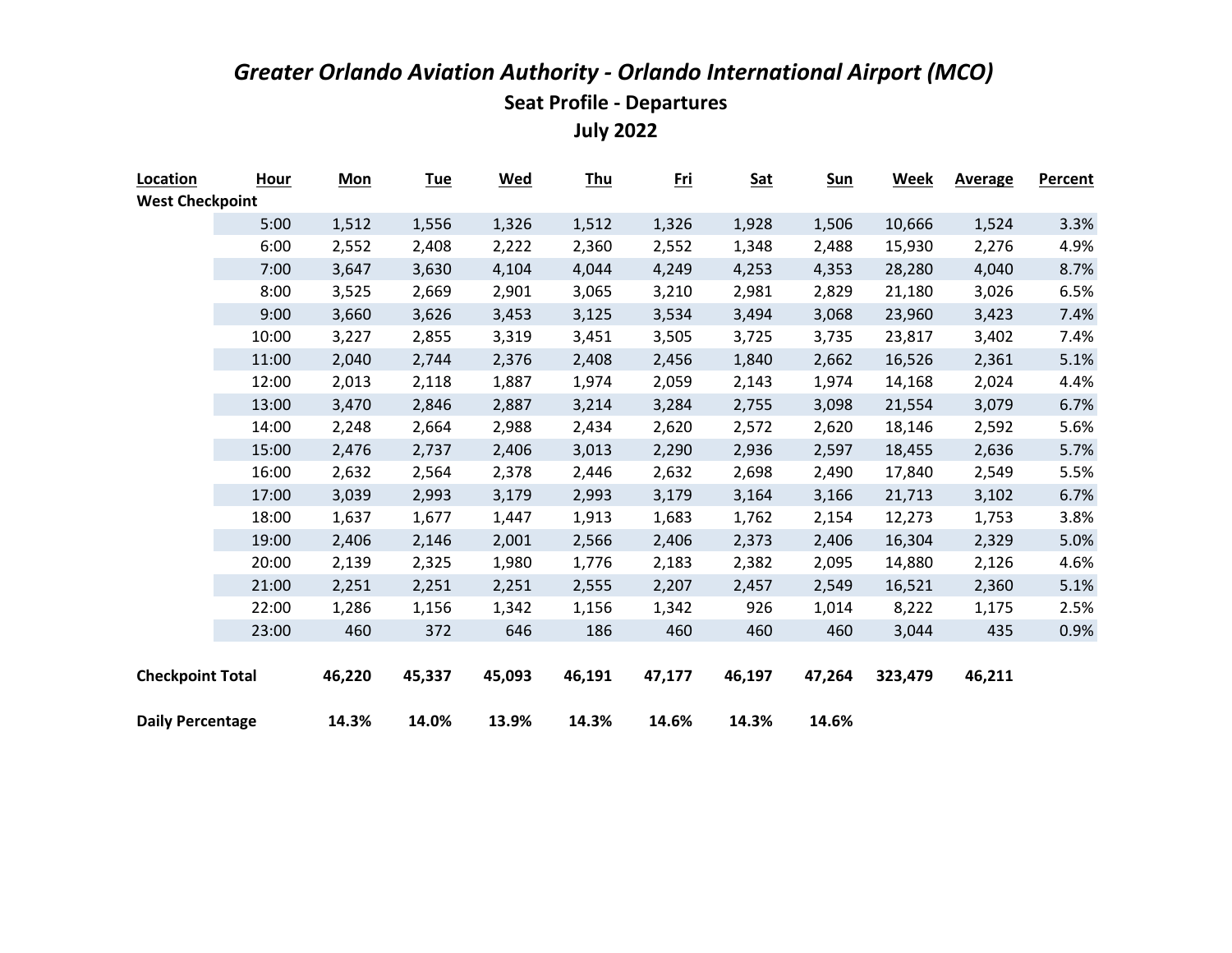| Location                | <b>Hour</b> | <b>Mon</b> | <b>Tue</b> | <u>Wed</u> | <b>Thu</b> | <u>Fri</u> | <b>Sat</b> | <b>Sun</b> | Week    | <b>Average</b> | Percent |
|-------------------------|-------------|------------|------------|------------|------------|------------|------------|------------|---------|----------------|---------|
| <b>East Checkpoint</b>  |             |            |            |            |            |            |            |            |         |                |         |
|                         | 1:00        | 247        | 0          | 247        | 247        | 247        | 247        | $\pmb{0}$  | 1,235   | 176            | 0.5%    |
|                         | 6:00        | 2,174      | 2,174      | 2,174      | 2,174      | 2,174      | 2,285      | 1,932      | 15,087  | 2,155          | 6.1%    |
|                         | 7:00        | 2,986      | 2,839      | 2,839      | 2,986      | 2,967      | 3,142      | 3,146      | 20,905  | 2,986          | 8.4%    |
|                         | 8:00        | 2,134      | 1,945      | 1,951      | 2,140      | 2,140      | 2,744      | 2,140      | 15,194  | 2,171          | 6.1%    |
|                         | 9:00        | 2,304      | 2,421      | 2,304      | 2,304      | 2,504      | 2,869      | 2,304      | 17,010  | 2,430          | 6.8%    |
|                         | 10:00       | 1,689      | 1,639      | 1,786      | 1,689      | 1,639      | 2,243      | 1,813      | 12,498  | 1,785          | 5.0%    |
|                         | 11:00       | 1,915      | 2,062      | 1,909      | 1,915      | 1,915      | 2,169      | 1,915      | 13,800  | 1,971          | 5.5%    |
|                         | 12:00       | 2,081      | 1,906      | 1,720      | 2,267      | 1,906      | 2,081      | 1,906      | 13,867  | 1,981          | 5.6%    |
|                         | 13:00       | 1,172      | 1,012      | 1,082      | 1,132      | 1,306      | 2,180      | 1,306      | 9,190   | 1,313          | 3.7%    |
|                         | 14:00       | 2,230      | 2,177      | 2,193      | 2,018      | 2,154      | 2,449      | 2,018      | 15,239  | 2,177          | 6.1%    |
|                         | 15:00       | 1,780      | 1,366      | 1,366      | 1,605      | 1,730      | 2,827      | 1,555      | 12,229  | 1,747          | 4.9%    |
|                         | 16:00       | 1,226      | 1,079      | 1,079      | 1,079      | 1,226      | 1,865      | 1,079      | 8,633   | 1,233          | 3.5%    |
|                         | 17:00       | 2,159      | 2,140      | 2,237      | 2,294      | 2,442      | 2,625      | 2,572      | 16,469  | 2,353          | 6.6%    |
|                         | 18:00       | 4,007      | 2,822      | 3,062      | 3,550      | 3,607      | 3,653      | 3,090      | 23,791  | 3,399          | 9.6%    |
|                         | 19:00       | 1,863      | 1,833      | 1,683      | 2,013      | 1,983      | 2,962      | 1,992      | 14,329  | 2,047          | 5.8%    |
|                         | 20:00       | 2,683      | 2,414      | 2,785      | 3,000      | 2,312      | 3,132      | 3,160      | 19,486  | 2,784          | 7.8%    |
|                         | 21:00       | 1,730      | 1,177      | 1,721      | 1,376      | 1,730      | 1,752      | 1,920      | 11,406  | 1,629          | 4.6%    |
|                         | 22:00       | 1,146      | 1,146      | 1,146      | 1,146      | 1,146      | 1,829      | 1,146      | 8,705   | 1,244          | 3.5%    |
|                         |             |            |            |            |            |            |            |            |         |                |         |
| <b>Checkpoint Total</b> |             | 35,526     | 32,152     | 33,284     | 34,935     | 35,128     | 43,054     | 34,994     | 249,073 | 35,582         |         |
|                         |             |            |            |            |            |            |            |            |         |                |         |
| <b>Daily Percentage</b> |             | 14.3%      | 12.9%      | 13.4%      | 14.0%      | 14.1%      | 17.3%      | 14.0%      |         |                |         |